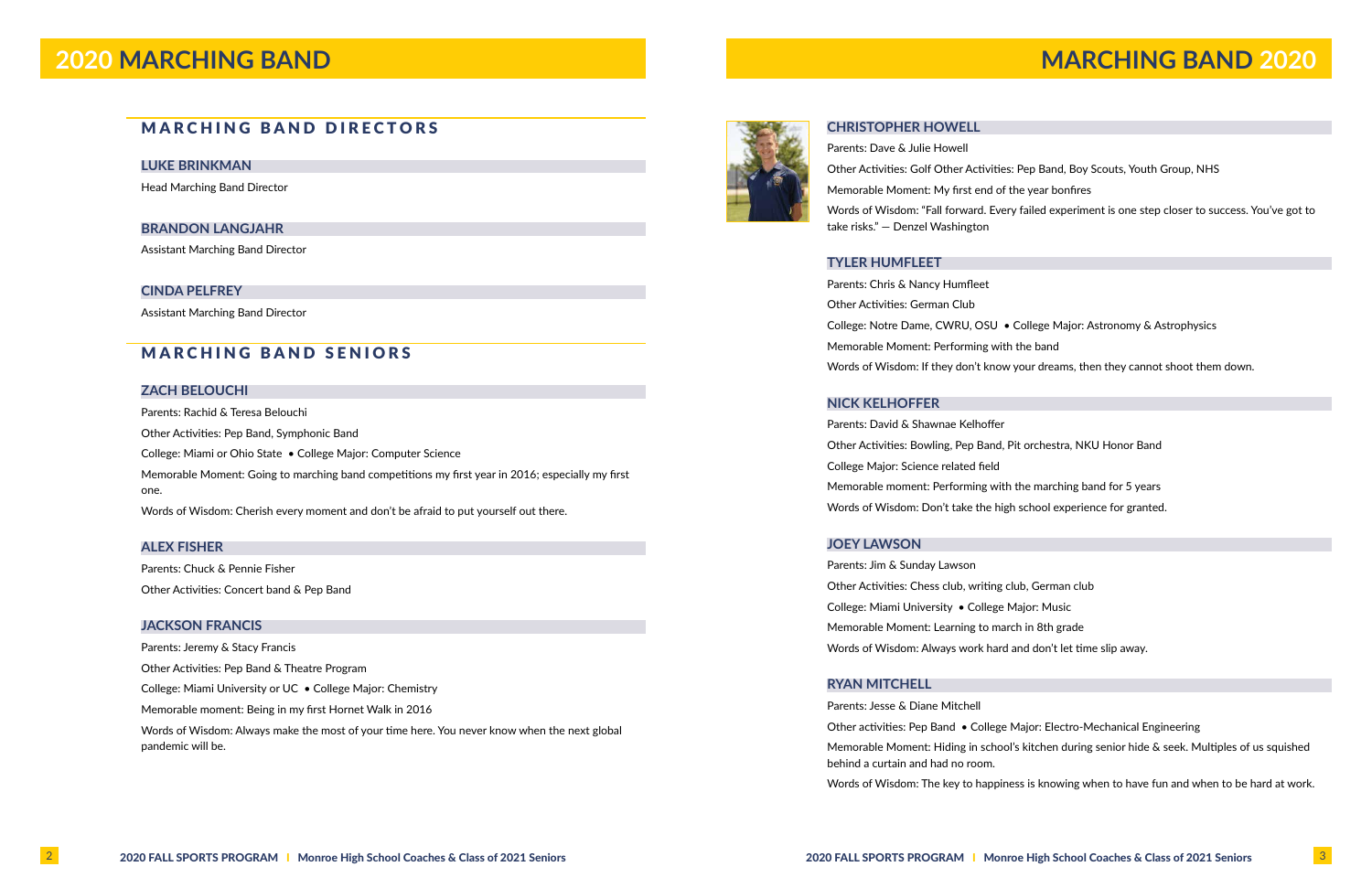

### **CALEB MOSTYN**

Parents: Marty & Cindy Other Activities: Tennis College Major: Computer Science Memorable Moment: Throwing up on my newly made friends on the first day of band. Words of Wisdom: Think about the present before it becomes your past.

### **ABBIE NICHOLS**

Parents: Jeremy & Sue Nichols Other Activities: Pep Band, Pit orchestra, NKU honor band College: Miami or UC • College Major: Psychology Memorable Moment: Conducting Bohemian Rhapsody at the last game of my junior season. Words of Wisdom: Appreciate every little moment and the people around you.

### **EMMA OWEN**

Parents: Steve & Dana Owen Other Activities: German Club, NHS, Interact Club & Piano Lessons outside of school College: Miami University or OSU • College Major: Actuarial Science Memorable Moment: When the MHMB left school in the middle of the day to march through a McDonald's drive-thru. We also marched inside Kroger. Words of Wisdom: Make peace with your past and forgive yourself.

### **LUKE RANSBOTTOM**

Parents: Brett & Shari Kahny Other Activities: Pep Band College: Sinclair • College Major: Information Technology Memorable Moment: Band Camp 2016 Words of Wisdom: Don't put things off until the last minute.

### **JONATHAN STATON**

Parents: Jeff & Lisa Staton

Other Activities: Choir, Musicals

College Major: Christian Ministry

Memorable Moment: Hangin' with the boys

Words of Wisdom: "For if you confess with your mouth that Jesus is Lord and believe in your heart God raised Him from the dead; you shall be saved."

### **KELSIE TATRO**

Parents: Steve & Kristi Tatro Other Activities: Symphonic Band, Pep Band, pit orchestra College: UC or Miami • College Major: Music Education or Performance all come together.

- 
- 
- Memorable Moment: Conducting Bohemian Rhapsody during a half time performance and watching it

Words of Wisdom: Live in the moment. High School will go by so much faster than you ever thought it

would.

### **HALLE WADE**

Parents: Kyle & Christy Wade Other Activities: Vice President of the Interact Club, Volunteer at Church with Pre-K students, NHS College: OSU • College Major: Biology Memorable Moment: "Zach, open the door!" Words of Wisdom: Anticipate the shift

### **MACY WADE**

Other Activities: President of the Interact Club, NHS, volunteer at church with Kindergartners.

Parents: Kyle & Christy Wade College: OSU • College Major: History w/ intent to go to Law School

# **2020 MARCHING BAND MARCHING BAND MARCHING BAND** 2020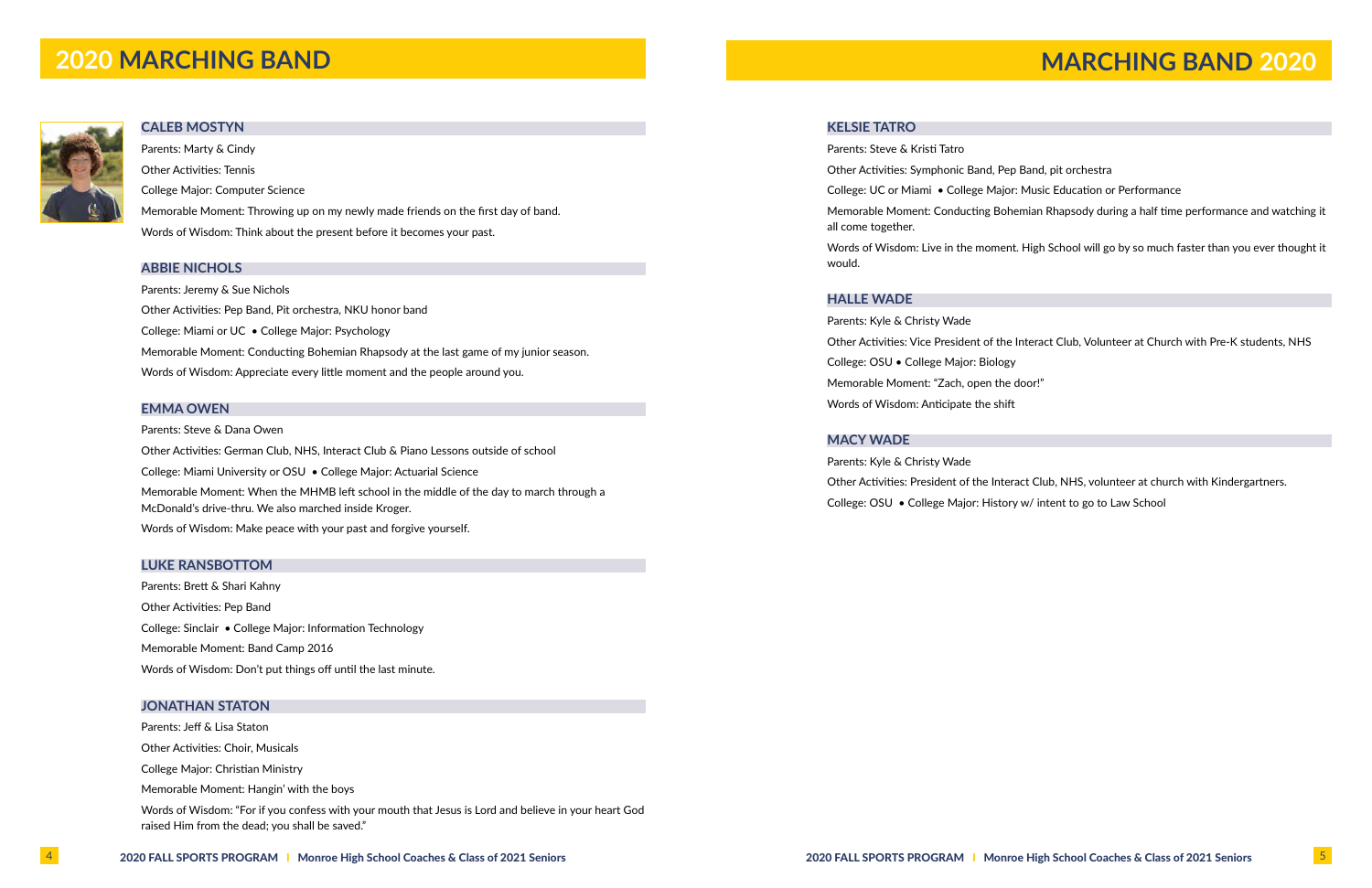# CHEERLEADING COACHES

### **SHANNON KELLY**

Head Varsity Cheerleading Coach

### **JENNIFER RICHARDSON**

JV Cheerleading Coach

### **ERIN BARSAN**

8th Grade Cheerleading Coach

### **CHLOE COCHRAN**

7th Grade Cheerleading Coach

# CHEERLEADING SENIORS



## **CAITLYN HOLLER**

Parents: Allen & Lisa Hollar Other Activities: Track, Competition Cheer, Vice President of Student Council & Secretary of NHS College Major: Animal Sciences Memorable Moment: Getting the banana at camp :) Words of Wisdom: If you obey all the rules; you miss all the fun.



## **KAITLYNNE KEPNER**

Parents: Matt & Constance Kepner Other Activities: Playing with my dogs, competition cheer College Major: Speech Pathology & Audiology Memorable Moment: Attending UCA cheer camps every summer & winning the Banana Words of Wisdom: Do good in silence!



### **MORGAN QUCSAI**

Parents: Carl & Tara Qucsai Other Activities: Shopping with friends & camping College: Florida, Gulf Coast • College Major: Business Memorable Moment: Being homecoming princess in 2nd grade Words of Wisdom: Kill 'em with kindness :)



**KYLIE SHAFFER**

Parents: Brad & Angela Shaffer Other Activities: Hunting, fishing & babysitting College: UC

Memorable Moment: Sophomore year cheer camp & cheering in front of the football student section Words of Wisdom: Neither success nor failure is ever final. There is always room for improvement.

# **2020 CHEERLEADING CHEERLEADING 2020**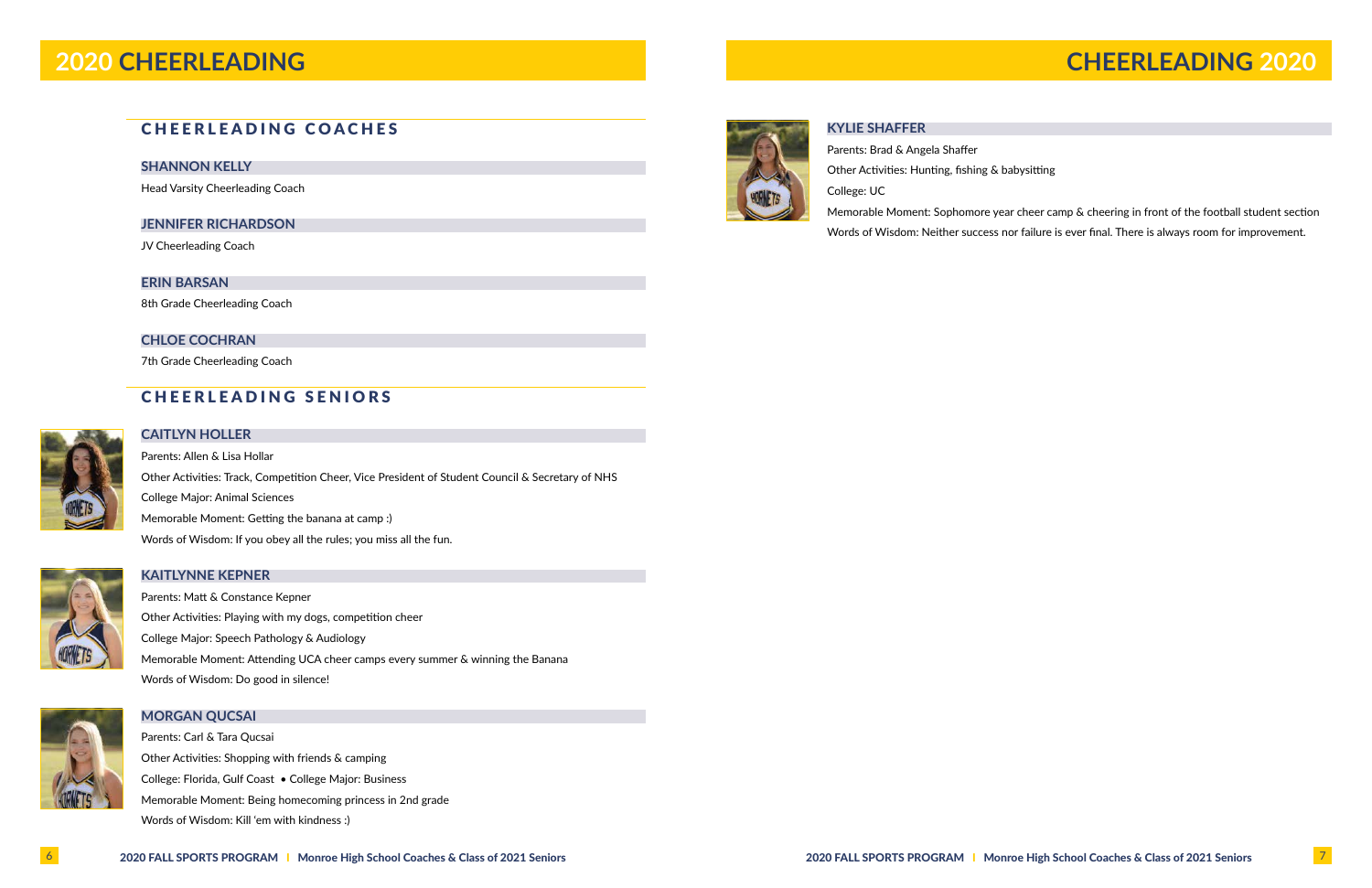### **JARRED KAPPERS**

Head Varsity Cross Country Coach

### **AARON CAROLL**

Junior High Cross Country Coach

### **SETH DARRELL**

Varsity XC Volunteer

### **JAIMEE WILCOX**

Varsity Cross Country Assistant Coach

# CROSS COUNTRY SENIORS

### **ANDREW GARVER**

Parents: Mike & Suzanne Garver

Other Activities: Track & indoor track, Spanish Club, NHS, Private pilot

College: Arizona State University • College Major: Aviation

Memorable Moment: Breaking the school record in the 3200m relay.

Words of Wisdom: "The wind is the strongest force pushing you back; but it is the only thing that will lift you up."



### **MORGAN PARRISH**

Parents: Ritch & Heather Parrish

Other Activities: Aerial silks, Crossfit, Interact Club, Creative Writing Club, Spanish Club, NHS, Girl Scouts, work at Kings Island & Dairy Queen

College: Coast Guard or Naval Academy • College Major: Naval Architecture & marine engineering

Memorable moment: When a runner mistook the XC bin as a trash can for his fruit cup during a meet

Words of Wisdom: "Realize that if a door is closed, it's because what was behind it wasn't meant for you." —Mandy Hale



**WYATT PHIPPS**

Parents: Mike & Mandy Phipps Other Activities Soccer, track, NHS Memorable Moment: Breaking the 3200M relay sophomore year with my teammates. Words of Wisdom: Be grateful for who and what you have.

### **KAYLAH VORHEES**

Parents: Chris Vorhees & Emily Salyers Other Activities: Track, MAS College Major: Health Science Memorable Moment: Making it to regionals as a team my sophomore year. Words of Wisdom: If you always blame others for your mistakes; you will never improve.

# **2020 CROSS COUNTRY CROSS COUNTRY 2020**

# **CROSS COUNTRY COACHES**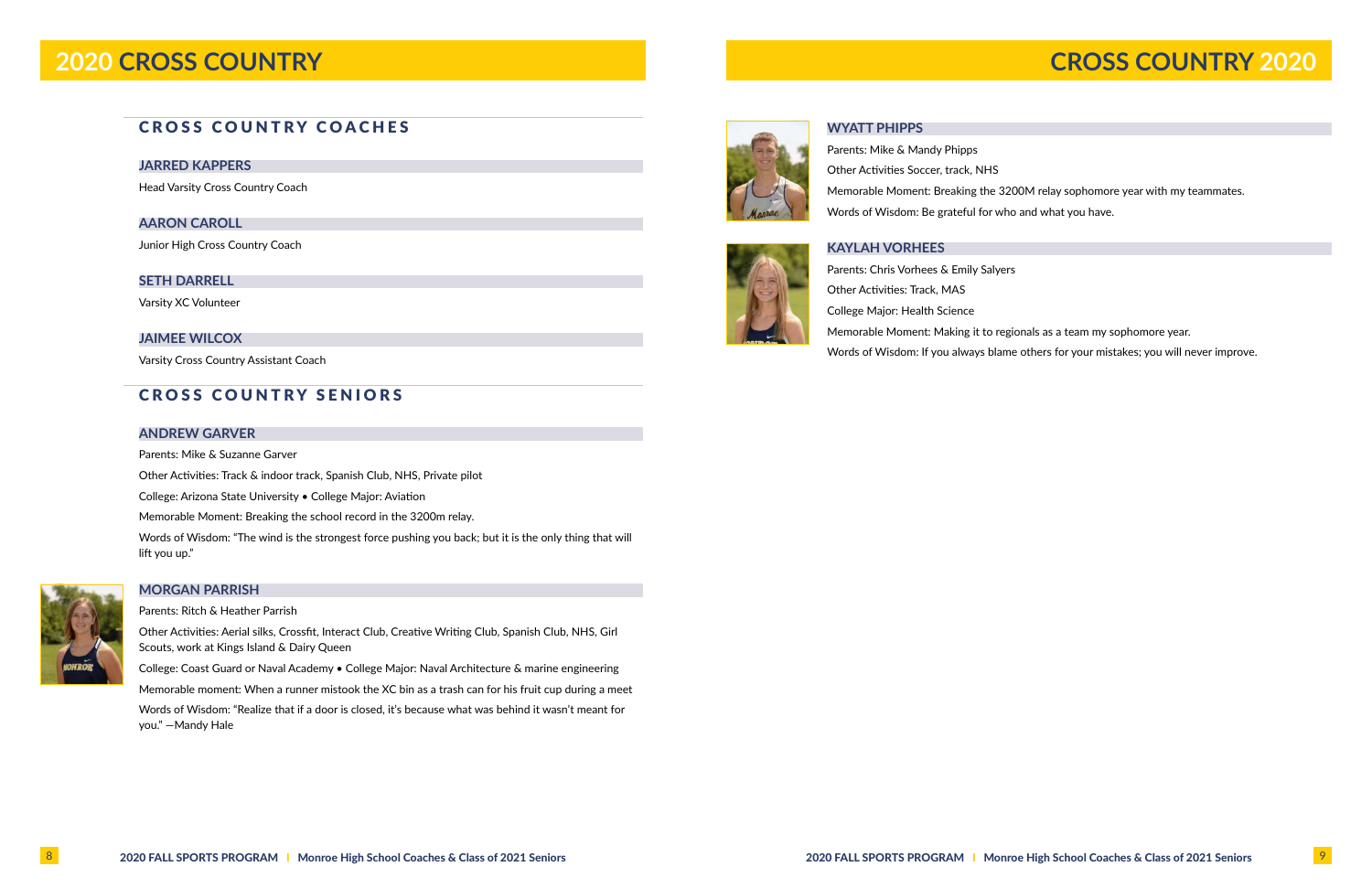### **BOB MULLINS**

Head Varsity Football Coach

### **BRIAN BUTTS**

Linebacker Coach

### **SCOTT MILTENBERGER**

7th Grade Assistant FB Coach

### **MIKE STANGER**

8th Grade Football Coach

### **BUCK GREEN**

8th Grade Assistant Football Coach

### **JOHN DORAN**

High School Assistant FB Coach

### **COREY MANNING**

Offensive Line Coach

### **BRAD HUNT**

OC, OLB FB Coach

### **RYAN BENTLEY**

Offensive Coordinator

### **DICK BALLARD**

Assistant Varsity Secondary Coach

### **DON MANNING**

Defensive Line

### **CHARLIE MILES**

Volunteer Assistant FB Coach



### **COLLIN DEATON**

Parents: Curtis Deaton & Stacey Williams Other Activities: Basketball, track, fishing & hanging with friends Memorable Moment: First varsity start freshman year yellow snow.

- 
- 
- 
- Words of Wisdom: Don't run through the motions. Work hard and chase your dreams. Don't eat the

### **SAMUEL FISHER**



Memorable Moment: Working hard every morning in the weight room and on the field with my

## **LANDRY FLOR**

Parents: Mike & Trisha Flor Other Activities: Basketball, hanging out with friends, fishing Memorable Moment: 6th grade football trip to Kentucky Words of Wisdom: Live every game like it's your last.

### **CHANDLER HOLLER**



- 
- 
- 
- 
- Memorable Moment: Playing Eaton my sophomore year the homecoming game and we beat them
- Words of Wisdom: Don't take your time in high school for granted. It flies by and it's the best time of

- 
- 

your life.

### **JACKSON JANESCH**

Parents: John & Roberta Janesch Other Activities: Soccer College: UC • College Major: Computer Science & Business Management Words of wisdom: Always keep going, even if you don't think you can.





# **2020 FOOTBALL FOOTBALL 2020**

# FOOTBALL COACHES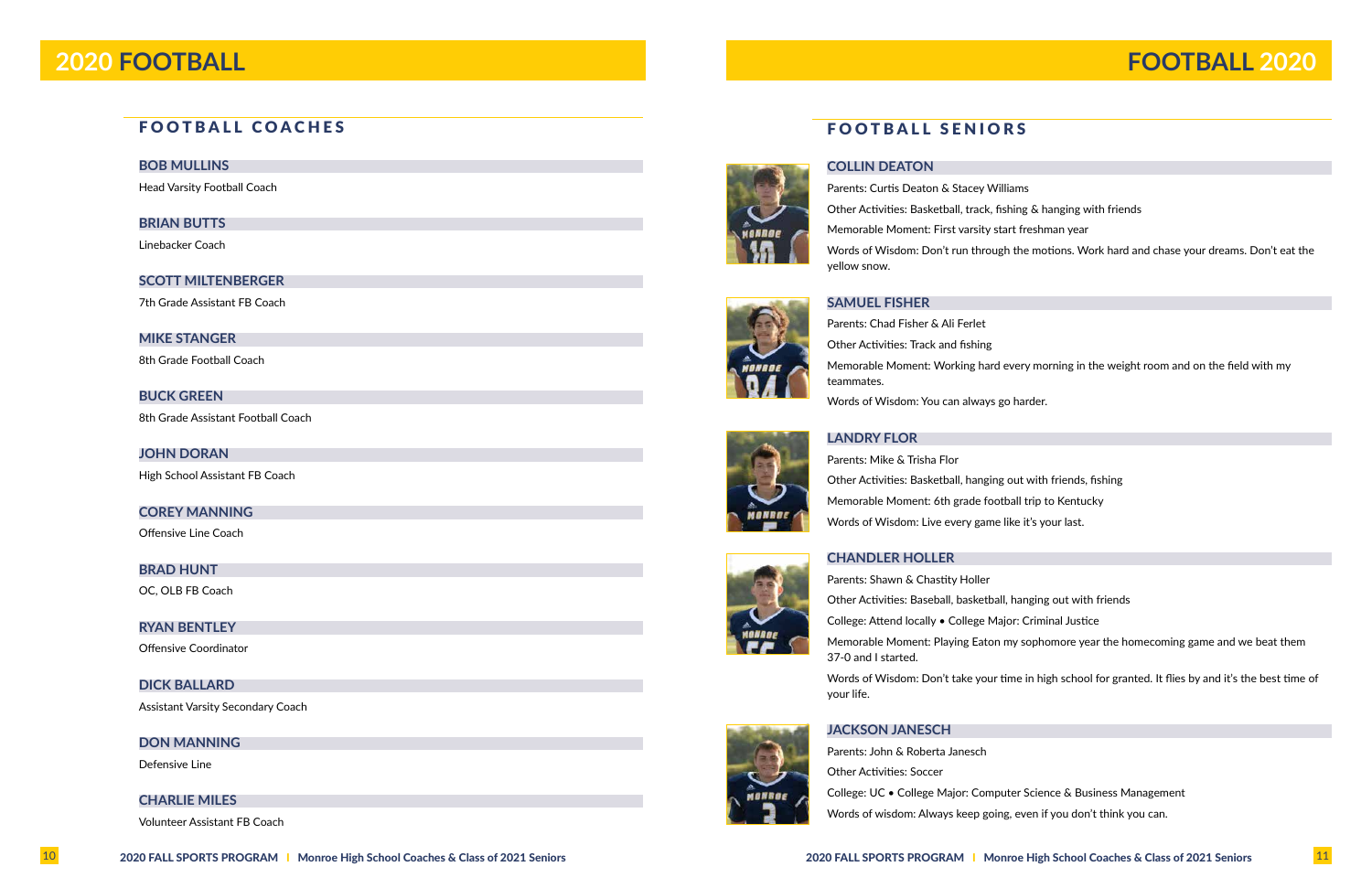### **BLAKE KEETON**

Parents: Terry & Brenda Keeton

Other Activities: Baseball, basketball, video games, hanging with friends

College Major: Education

Memorable Moment: First career touchdown vs. Lakota in first grade.

Words of Wisdom: Enjoy the time you have with your brothers. It goes by fast. Never take a snap for granted.



## **LOGAN LIVERS**

Parents: Sam & Marie Peterson Other Activities: Baseball, recreational soccer, fishing Memorable moment: Getting my first pancake. Words of Wisdom: If you think you're done; you're only at 75%. You can do better. Build a calloused mindset. —Coach C. Manning



## **C. J. MILES**

Parents: Charles & Kelli Miles Other Activities: Track, chemistry research College or Trade school Major: Biochem or chemistry Memorable Moment: Beating Madison junior year. Words of Wisdom: Never look past others.



### **RYAN MILTENBERGER**

Parent: Gina MIltenberger Other Activities: Track, fishing, eating, hanging with friends. Memorable Moment: First varsity touchdown against Oakwood. Words of Wisdom: "Hard work beats talent when talent doesn't work hard." —KD



### **JACK SHOEMAKER**

Parents: John Shoemaker & Kari Ruth Other Activities: Baseball College: UTI • College Major: Automotive Technology Memorable Moment: When I got accepted into Butler Tech Words of Wisdom: "Success isn't owned, it's leased. And rent is DUE every day." —JJ Watt



### **JACK TAYLOR**

Parents: Kevin & Colleen Taylor Other Activities: Basketball, NHS, announcing for soccer games College: Michigan State • College Major: Business Memorable Moment: Overnight basketball camps. Words of Wisdom: Don't be afraid to try new things.

### **JAYDEN VARELA**

Parents: Eddie & Mandy Varela Other Activities: Track, playing with my little brothers & hanging with friends College Major: Engineering Memorable Moment: First practice back from meniscus tear. Words of Wisdom: Do it as if it were for the Lord.

### **NICK VOUTSAS**

Parents: Tom Voutsas & Angie Voutsas Other Activities: Fishing, hanging with friends and enjoying the outdoors Memorable Moment: First varsity start my 10th grade year Words of Wisdom: If you're not first; you're last.



- 
- 
- 
- 

- 
- 
- 

# **2020 FOOTBALL FOOTBALL 2020**

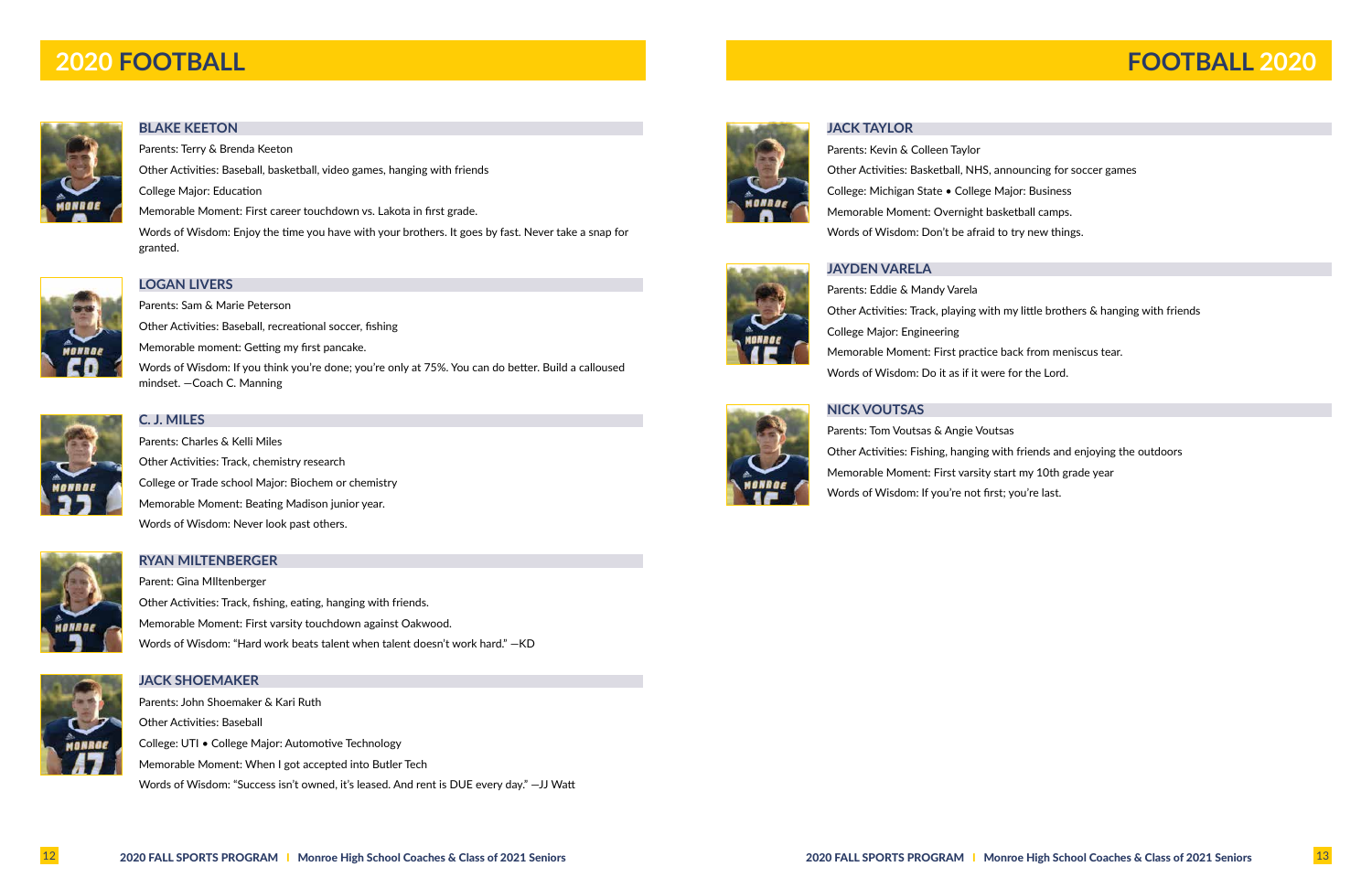# GOLF COACHES

### **TIM KELLIS**

Head Varsity Golf Coach

### **KEITH BRACKENRIDGE**

Assistant Golf Coach

## GOLF SENIORS

### **JACKSON BAKER**

Parents: Jack & Jill Baker

Other Activities: Wrestling, fishing, basketball, ping pong, PS4, tennis

Attend College and play golf. • College Major: Physical Therapy

Memorable Moment: Had 1st ever hole-in-one in Monroe history vs Oakwood as a sophomore. Made 1st Team All League as a junior. Member of 1st ever SWBL title team.

Words of Wisdom: Work hard, play harder.



### **JORDAN CLARK**

Grandparents: Kevin & Stephanie Delaney Other Activities: Baseball, love being outside College for golf • College Major: Graphic Design Words of Wisdom: Everybody want somebody



### **CHRIS HOWELL**

Parents: Dave & Julie Howell Other Activities: Boy Scouts Words of Wisdom: Don't quit; finish strong.



# **2020 GOLF**

TENNIS COACHES

**SCOTT RICE**

Head Varsity Tennis Coach

TENNIS SENIORS

**HANNAH COOPER** Parents: Gerald Cooper & Tonya McNeil Other Activities: Track, Writing Club College Major: Creative writing to become an author

Memorable Moment: Won a trophy at Coaches Classic in 2019

Words of Wisdom: "If a voice inside your head says 'you cannot paint' then by all means paint and that

voice will be silenced."

### **JULIA PETERSON**

Parents: Tom & Marnie Peterson

4th year varsity tennis

Other Activities: Volunteering at Midpointe Library, working at Niederman farm in the fall, working at Northstar Cafe. MU Alpha Theta Club, German Club, Interact Club, MAS club.

College: DePaul University, Chicago • College Major: Middle Childhood Education; Minor in ESL

Memorable Moment: Having the whole team get together for the homecoming parades to ride on the float; pass out candy and have a good time.

Words of Wisdom: If you can't figure out your purpose, figure out your passion. For your passion will

lead you right into your purpose.

### **LILIAN VOLK**

Parents: Chris & Kim Volk

Other Activities: Athletic Trainer Aide, MHS, MAS, Student Council, very active at church

College: Mt. Vernon Nazarene University • College Double Major: Biology, Pre-physical therapy &

Exercise Science

Memorable Moment: When Hayley Wolfe and I played a 3 1/2 hour long match against Blanchester

and won.

Words of Wisdom: "I wish there was a way to know you were in the good old days before you actually

left them." –Andy Bernard, The Office

# **TENNIS 2020**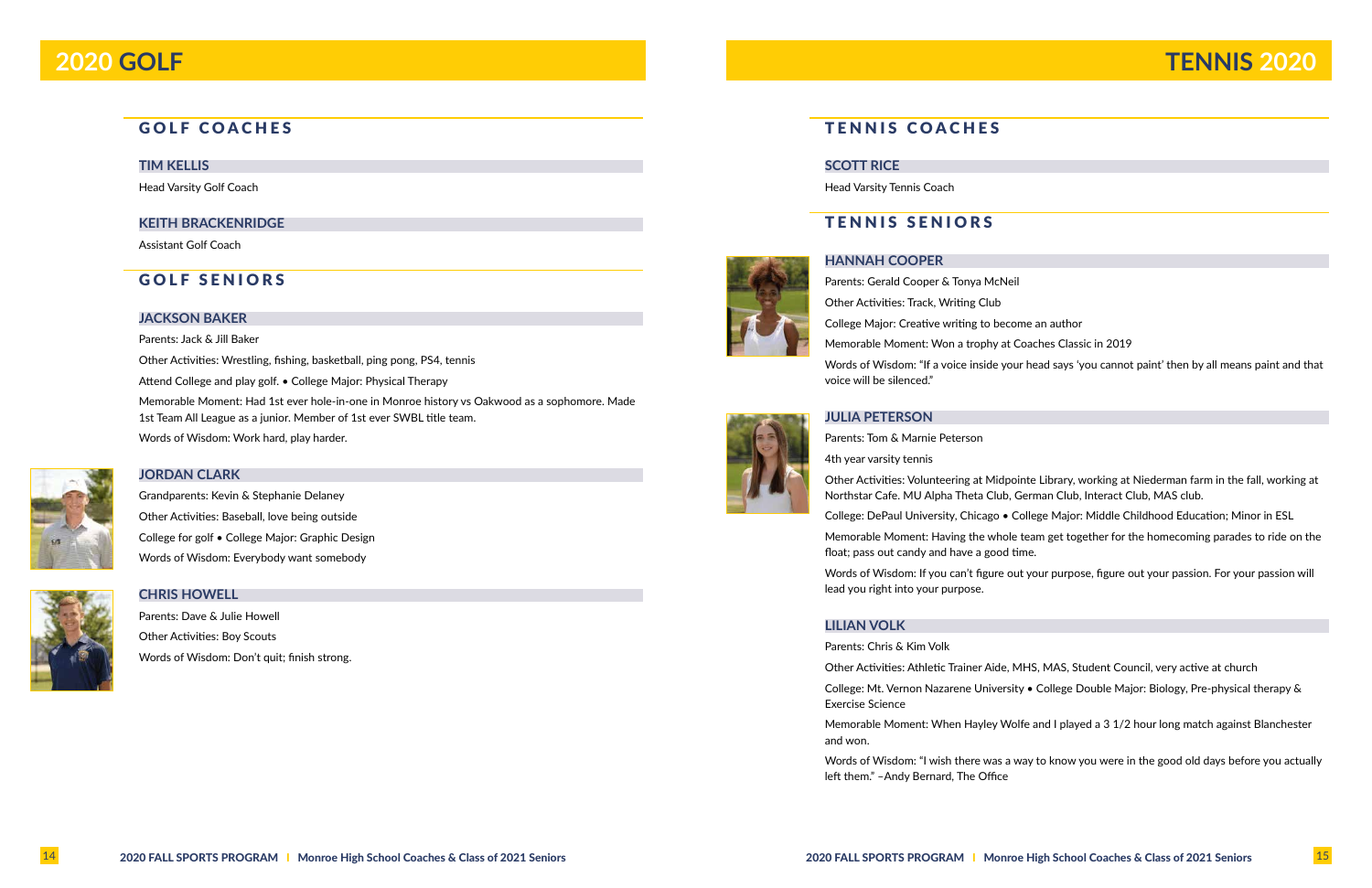# VOLLEYBALL COACHES

### **AMANDA DUNAWAY**

Head Varsity Girls Volleyball Coach

### **JORDANN NDOYE**

Head JV Girls Volleyball Coach & Varsity Girls Volleyball Assistant Coach

### **TIARE SAYLOR**

7th Grade Girls Volleyball Coach

### **MELISSA WEISEMAN**

8th Grade Girls Volleyball Coach

### **SHANNON DUFF**

Junior High & High School Girls Volleyball Assistant

# VOLLEYBALL SENIORS



# **CASSIE BLAIR**

Parents: Shawn & Angela McIntosh & Jason Blair Other Activities: Basketball, cheer, softball, soccer, church worship leader College Major: Youth Ministries Memorable Moment: Stealing my older sisters' position on varsity as a sophomore Words of Wisdom: Sometimes the best thing you can do is not think, not wonder, not imagine, not obsess. Just breathe and have faith that everything will work out.



### **MALIA BRANDON**

Parents: Dickie & Spring Brandon College Major: Nurse anesthetist Memorable Moment: When I ran a slide for the first time and ran into the pole Words of wisdom: Hold onto the time you have because in a blink of the eye, it's all over.



MONROE

### **RYLEN CARROLL**

Parents: Bob & Karen Carroll Other Activities: Basketball, softball, swimming, NHS College: Play volleyball at either Tiffin, Ohio Valley University or West Virginia Wesleyan

- 
- Memorable Moment: When during warmups before a game, Avery ran into the water cart and knocked

the whole thing over.

Words of Wisdom: Make every moment count and make many memories because it will be over before

you know it.

### **AVERY POE**



# **KAELI WAGERS**

- 
- 
- Memorable Moment: Running into the water cart and knocking it over in front of the whole gym.
	-
	-
	-
	-
- Words of Wisdom: It takes time, effort, and strength to achieve whatever goal you set for yourself.

Parents: Moe Wagers, Shawna Wagers, Rebecca Caudill Other Activities: Softball, soccer, working out, painting, hanging with friends College: UK or OSU • College Major: Nursing Memorable Moment: Getting the ball over after Gracie kicked it up last season.



### 16 2020 FALL SPORTS PROGRAM | Monroe High School Coaches & Class of 2021 Seniors 2020 FALL SPORTS PROGRAM | Monroe High School Coaches & Class of 2021 Seniors 2020 FALL SPORTS PROGRAM | Monroe High School Coaches & Class o

# **2020 GIRLS VOLLEYBALL GIRLS VOLLEYBALL 2020**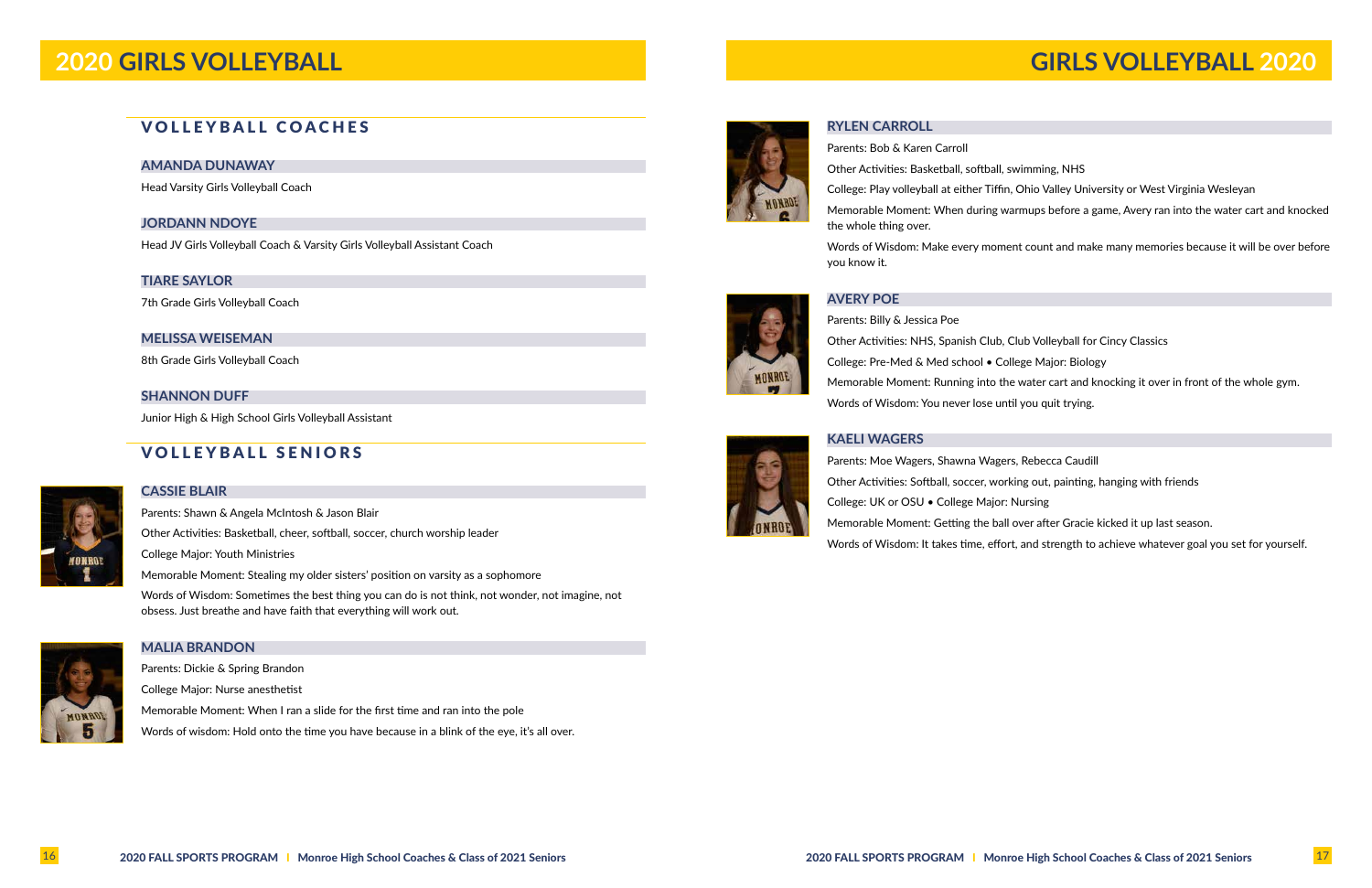# GIRLS SOCCER COACHES

### **STACEY WILLIAMS**

Head Varsity Girls Soccer Coach

### **CARLEY OSTERMAN**

Head JV Girls Soccer Coach & Varsity Girls Soccer Assistant Coach

### **BRITNEY BECK**

## GIRLS SOCCER SENIORS

### **AVA BARNES**

Parents: Aaron & Lora Barnes Other Activities: Track, swimming, youth group, NHS College: UC • College Major: Biomedical Design Memorable Moment: Being soccer buddies with Caeley Taylor freshman year Words of Wisdom: Losers complain; winners shut up and train.



**ALYSSA BECKETT**

Parents: Jamie & Christine Beckett Other Activities: Basketball, track, NHS, MAS Club College Major: Engineering Memorable Moment: Winning regional semis in sudden death my junior year. Words of Wisdom: Success doesn't come from what you do occasionally. It comes from what you do consistently.

### **EMMA FOX**

Parents: Jim & Gina Fox Other Sports: Track & Field Other Activities: Track & field, NHS College Major: Nursing Memorable Moment: Freshman year playing kickball in the rain & mud in the grass practice fields. Words of Wisdom: "Don't count the days. Make the days count." —Muhammad Ali



# **2020 GIRLS SOCCER**

**BROOKE FRAZIER**

Parents: Jason & Samantha Frazier Other Activities: Basketball, NHS, Anthonoy Munoz Leadership Team College Major: nursing Memorable Moment: Playing in front of what felt like the entire Monroe Community against Tipp in the sweet 16.

Words of Wisdom: You will face challenges in life and it is easy to make excuses but successful people

find a way to persevere.

### **JADE GALLAGHER**





**KAYLA RUPP** Parents: Dale & Tina Rupp Other Activities: asketball, softball, track, NHS Memorable Moment: Going 20-1 and making history Words of Wisdom: Failure happens all the time. It happens every day. What makes you better is how you react to it.

### **KYLIE RUPP**

Parents: Dale & Tina Rupp Other Sport: Basketball Other Activities: Basketball, student council College Major: nursing Memorable Moment: Starting varsity my freshman year. Words of Wisdom: It always seems impossible until it's done.



### **HANNAH SCHWIEGERAHT**

Parents: Jim & Tracy Schwiegeraht College: Miami University College Major: Early Childhood Education Memorable Moment: Cutting spandex on the bus going to a game sophomore year. Words of Wisdom: Give it your all; it'll be over before you know.

# **GIRLS SOCCER 2020**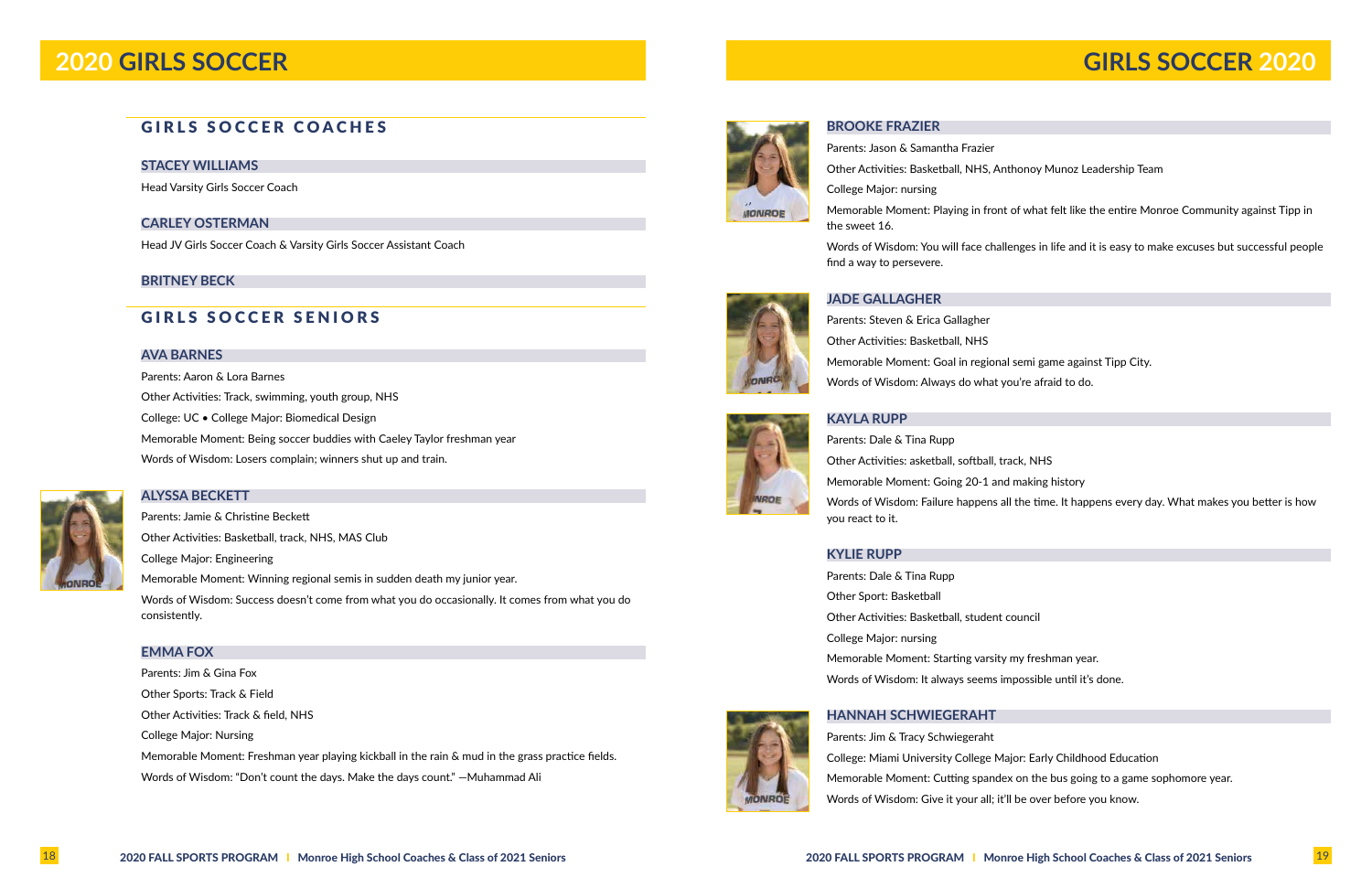# BOYS SOCCER COACHES

### **MICHAEL OSTER**

Head Varsity Boys Soccer Coach

### **EMAD HAMDAN**

JV Boys Soccer Coach

# BOYS SOCCER SENIORS



### **ETHAN BOLINGER**

Mom: Ellie Bolinger Other Activities: Tennis, basketball, baseball, German Club College Major: Radiology Memorable Moment: Scoring at the last second for the win against Oakwood my junior year Words of Wisdom: Never lose hope. Always strive to do better.



## **WILLIAM BRUCE**

Parents: Earl & Tiffany Bruce

Other Activities: Basketball, futbal, javelin throwing, lifting weights, boys nights at B-Dubs with the boys and reading with the boys.

College: Eastern Illinois • College Major: Kinesiology

Memorable Moment: Beating Indian Hill in the district finals

Words of Wisdom: "Nice guys always finish last shoulda known that." :( —Mar Mar Oso



## **WILL DEBORD**

Parents: Joe & Jenny DeBord

Other Activities: Basketball, volleyball, football, baseball, playing video games, riding four wheelers, spending time with family & friends.

College: EKU Major: Cyber systems technology

Memorable moment: Scoring the golden goal against Roger Bacon in the District semi-finals. Words of wisdom: "If you ain't first, you're last." —Ricky Bobby



### **BEN GRIFFIS**

Parents: Ricky & Jill Griffis College Major: Business Management Memorable Moment: District semi-final win against Oakwood

- Other Activities: Playing XBox with the boys and participating in the student section.
	-
	-
- Words of Wisdom: Don't get distracted by people and things that mean nothing to your goals.

### **ZACHARY HAMDAN**

Parents: Emad & Maysa Hamdan Other Activities: Basketball , swimming, playing Xbox, hanging with friends College: University of Virginia • College Major: Mechanical Engineering Memorable Moment: #1 in the SWBL Words of wisdom: A journey of a thousand miles begins with one step.

### **BRENNAN HESSE**

Parents: Chris & Jennifer Hesse Other Activities: Hanging with friends, working out Memorable Moment: Beating Oakwood in the tournament junior year. Words of Wisdom: Die with memories, not dreams.



### **ADAM PLOEGER**

Parents: Erik & Jessica Ploeger Other Activities: Basketball, runnning, NHS, cooking College: UK College Major: Accounting & Business Administration excuse for anyone to work harder than you do.

### **AUSTIN RILLING**

Parents: Russell & Christine Rilling Other Activities: Track, volleyball, NHS, work, hanging out with friends.

- 
- Memorable Moment: Ending Bellbrook's 26 year league champion streak my sophomore year.
- Words of Wisdom: You may encounter people that have more talent than you, but there is never an
	-
- College: Massachusetts Institute of Technology College Major: Astrophysics
- Memorable Moment: Beating Roger Bacon in golden goal to make it to districts sophomore year.
- Words of Wisdom: Some people dream of success while others wake up and work hard at it.

# **2020 BOYS SOCCER BOYS SOCCER 2020**